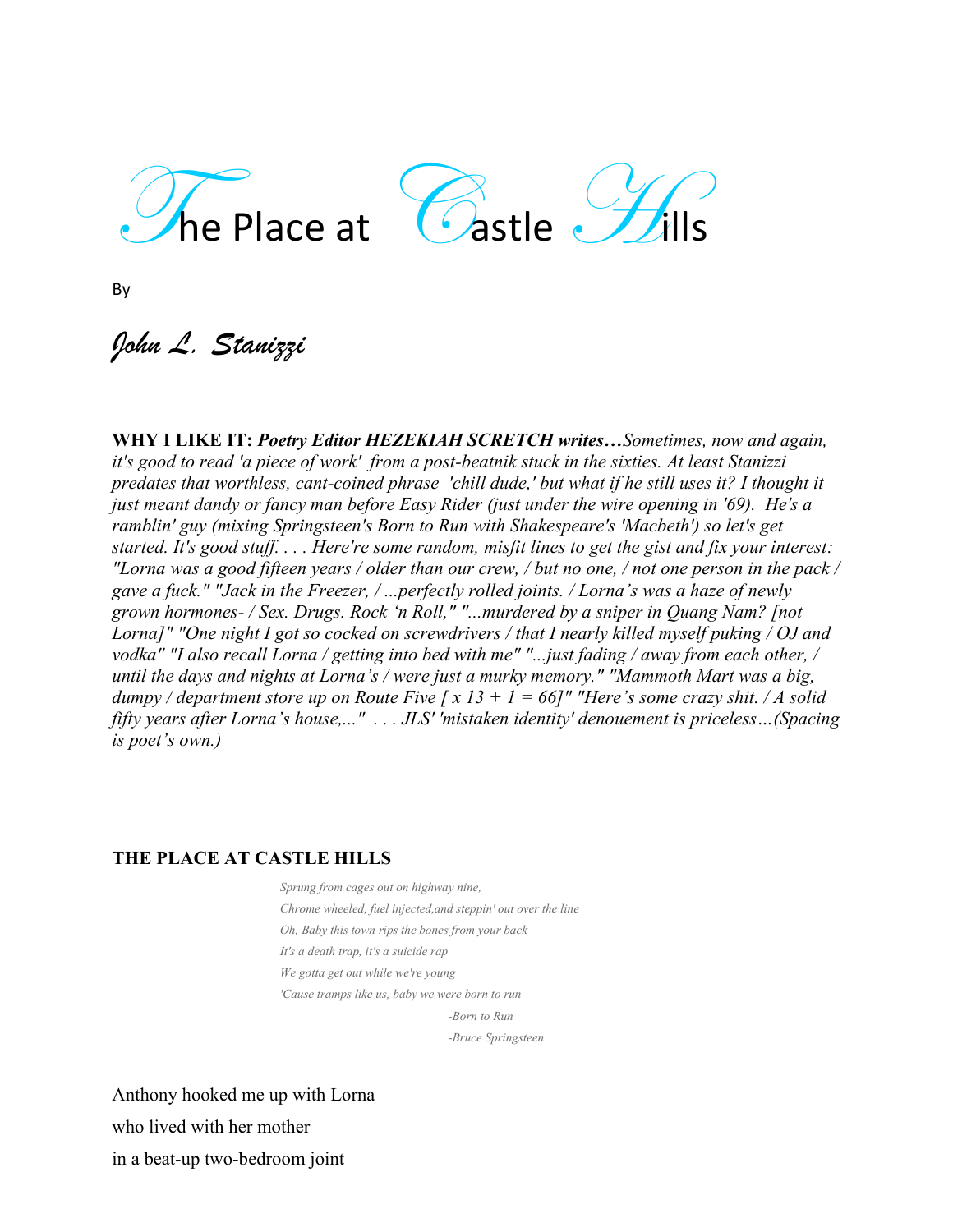in *The Place at Castle Hills.*

Lorna was a good fifteen years older than our crew, but no one, not one person in the pack gave a fuck.

#### ❖

Lorna's mother was a wild-looking old thing who looked like she should have been gabbling *by the pricking of my thumbs, something wicked this way comes,* as we all filed in and out at all hours as if Lorna's Ma's place was a roach-infested 24/7 gin mill.

### ❖

Remember Keith? Good kid. He always seemed much older than the rest of us, but that's because he insisted on wearing suits all the time- -definitely a cut above our tattered jeans.

Brain tumor got him about ten years after the parties Good kid.

After Keith was gone,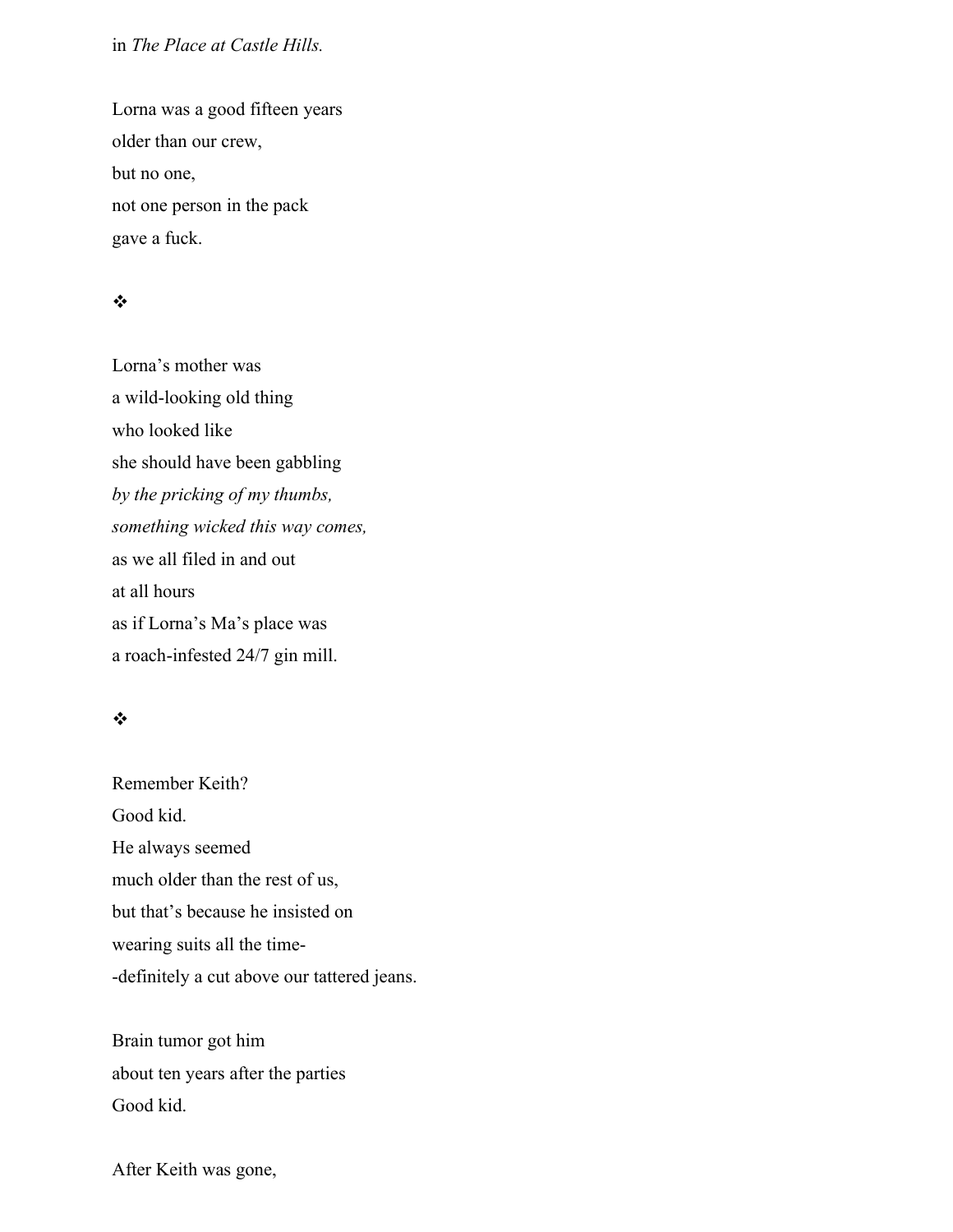his brother Man just stayed Man, but kind of lost it, schlepping all over East Hartford sometimes carrying a shopping bag, sometimes just his gun, and always by himself.

# ❖

Lorna made sure the fridge was packed top to bottom with beer, Jack in the Freezer, and a huge ashtray filled with perfectly rolled joints. Lorna's was a haze of newly grown hormones-Sex. Drugs. Rock 'n Roll, and that's a fact.

Through all the commotion Lorna's mother sat crumbled in a ratty recliner and watched TV with the sound down, gumming cold pizza with her toothless mouth.

# ❖

Remember Charlie getting drafted? He left a big hole in Lorna's placemurdered by a sniper in Quang Nam? He wasn't even there a fucking month. Guard duty on a beach at night, and one bullet comes tearing outta the jungle, and catches him in the neck.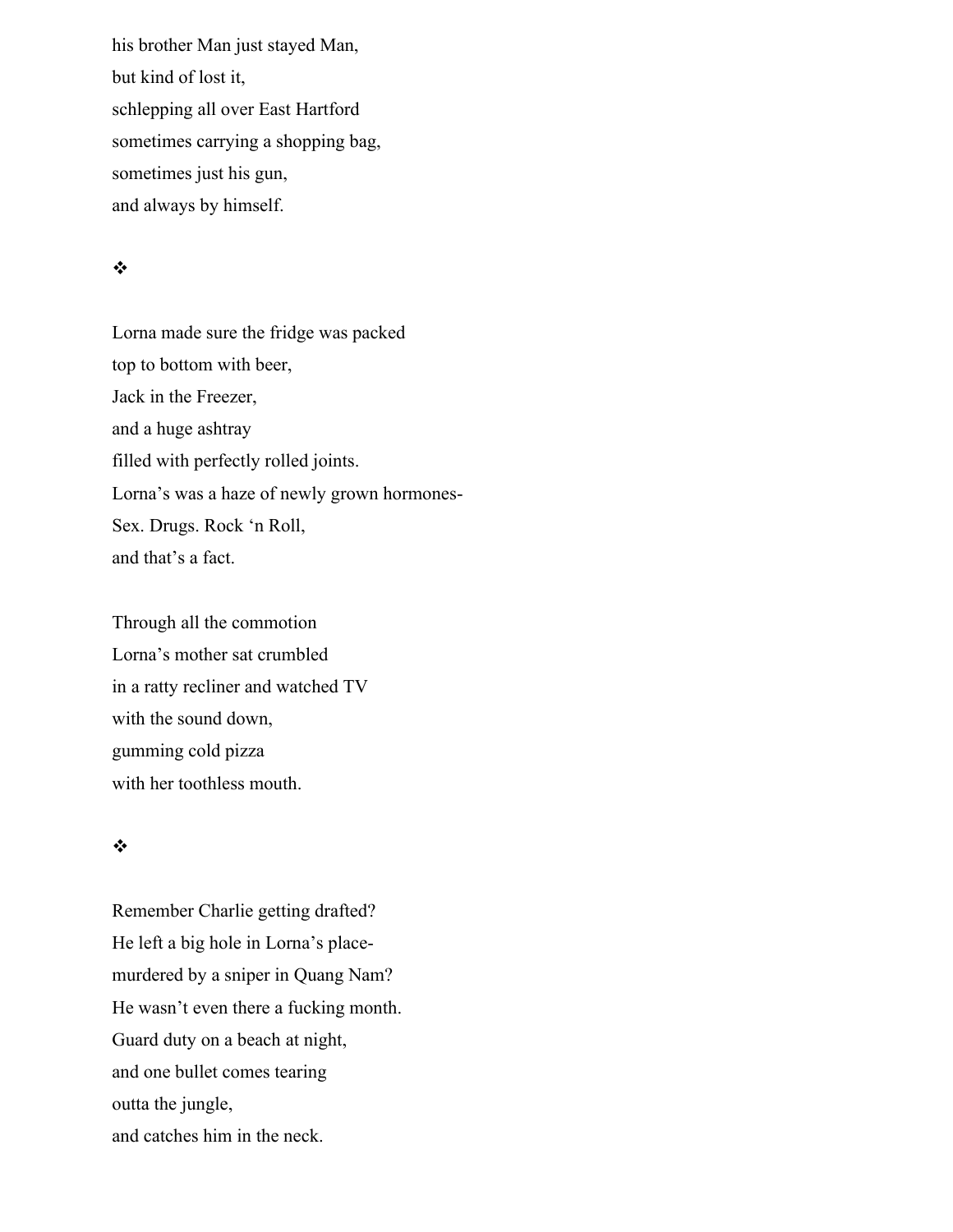I've been raging inside for 50 years, fantasizing about what I'd do if I ever came face to face with that little bitch who was hiding in the jungle.

It took them three weeks to get Charlie home? Something about germs or bugssomething like that. Goddam torture waiting for him.

Finally, *finally* they got him to Newkirk and Whitney Funeral Home over on Burnside. They sent him with his young partner, dressed in Marine blues; that kid never left the coffin, standing at attention next to Charlie for hours, looking like a middle school kid dressed as a solider for Halloween.

I'll never forget how deep Charlie's casket was; it was like three times as deep as a regular casket, and he was way down inside there, the top sealed with glass. Worst thing I ever saw.

#### ❖

Out front of the funeral home there was a gang of us low-life punks just bullshitting for a while, didn't know shit about shit,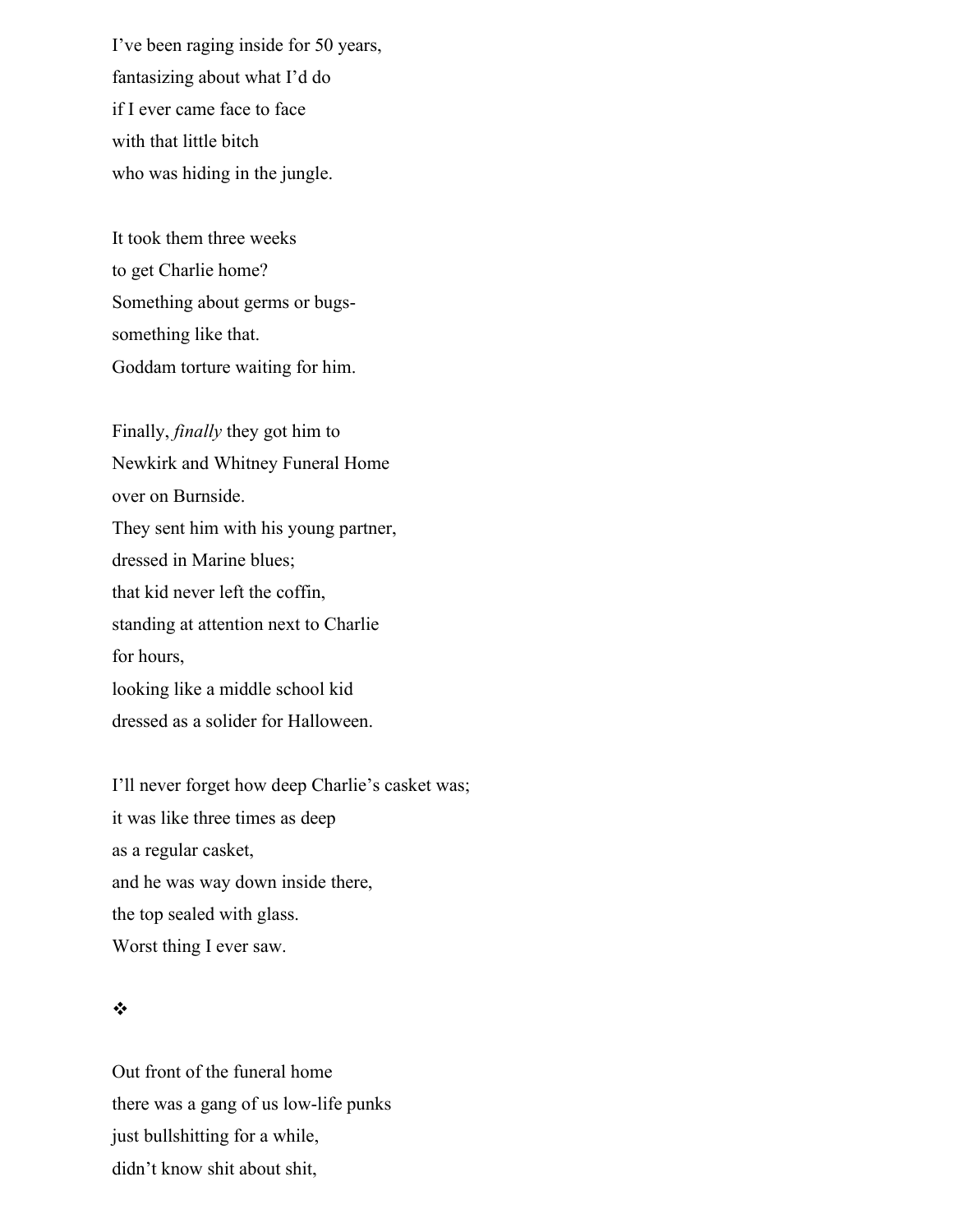yapping through Marlboro smoke, Camel smoke, Winston smoke-Gary, Richie, Moosie, Wayne, David, Kevin, Jimmy, Dougie, Billy, me, and a bunch of other guys, too, but I forget their names.

Jimmy Broadth was running his mouth like usual; he says, "Let's get Charlie a "get well" card," and starts laughing his ass off, dick wad. But his sick fucking joke was met with absolute silence.

I swear if I had the energy I would have busted his face wide open.

### ❖

Lorna always made sure there were plenty of girls at the parties, girls we didn't know, which was cool. Lorna, man, she knew what was up.

These weren't Friday night parties either, or weekend parties; these gigs ran day and night seven days a week. A Tuesday would get just as crazy as any Friday or Saturday, maybe wilder.

### ❖

One night I got so cocked on screwdrivers that I nearly killed myself puking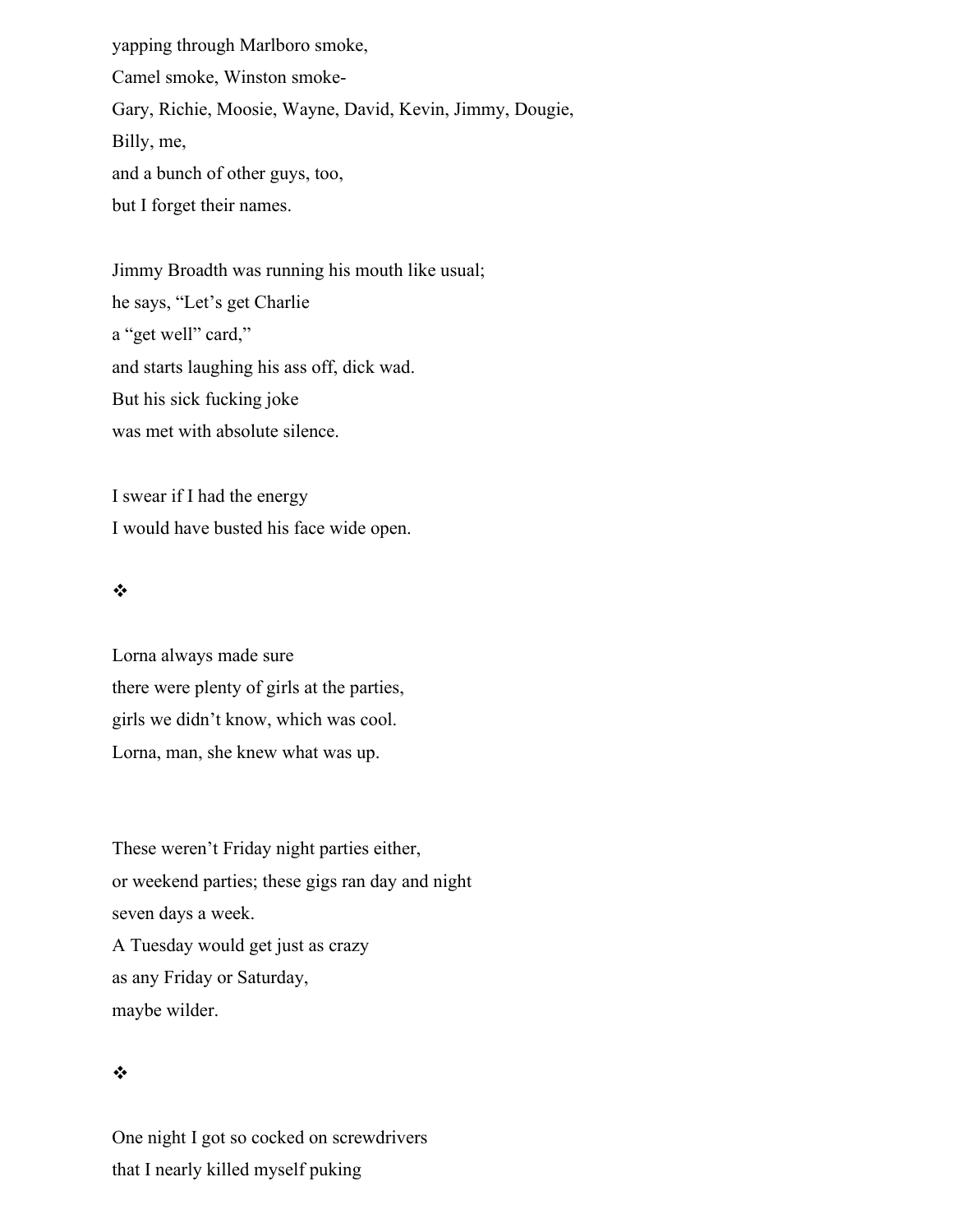OJ and vodka

behind the bushes in front of the apartment. Lorna and a few guys carried me upstairs to Lorna's bed. I vaguely remember purple silk sheets and about six purple silk pillows.

I also recall Lorna getting into bed with me and very, very slowly taking off my clothes.

She stroked my face and played with my hair, and I just laid there, the room spinning and wavering, and taking in every bit of Lorna's attention.

I woke up deep in the night, or morning if that's what you want to call it. It was three or four – the house was quiet – just the noise of conversation from downstairs.

I didn't see my clothes anywhere. I called out, "Lorna, where the fuck's my clothes?" She came up and spoke quietly. "They're right over there on the chair, Johnnie. Come on, let's get you dressed."

#### ❖

Some shit was totally unforgettable, man. Remember Richie's silver '57 Chevy Bel Air?

Three-twos, Flowmaster dulies, and a reverb that twanged every time we hit a bump.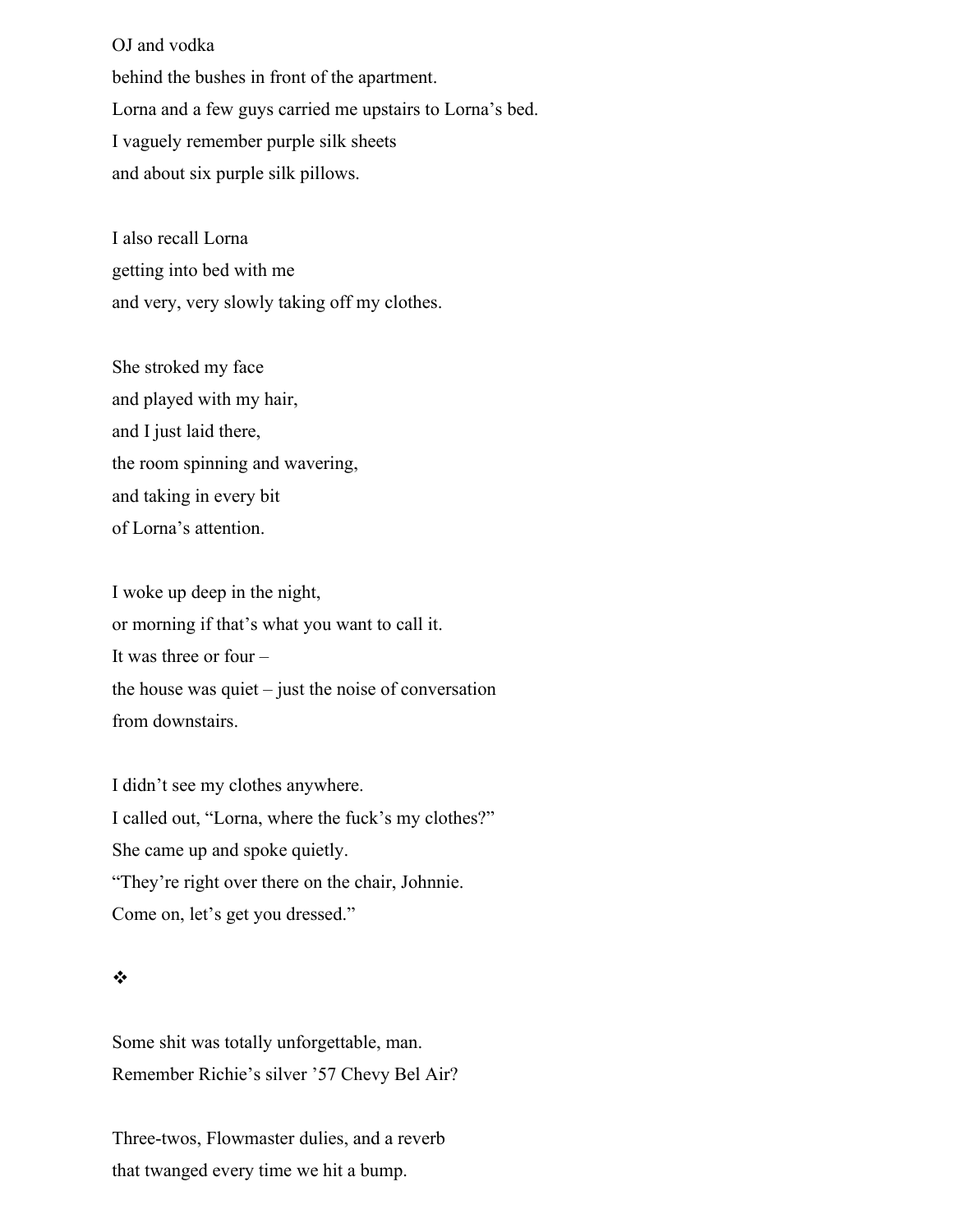You could hear Richie coming five minutes before he got there.

The absolute best thing was he didn't give a fuck who took his ride. He was the only one of us with a car, and what a car, man.

All you had to do was say "Rich, imma take the car, yeah?" And he'd smile his ass off and toss you the keys.

That baby roared to a start, and you'd slide the three-foot high Hurst shifter into first gear, turn on the reverb and growl outta Castle Hills.

Oh, I almost forgot to tell you, Richie was completely deaf, couldn't hear a single thing. I'd look him straight in the face, point to my ears, shrug my shoulders, and Richie would mumble something unintelligible, and move around like he was rumping to the heaviest bass you ever heard.

That's when I got it! He didn't actually *hear* shit. *He felt it, man.*

With two thumbs up and a hug around his neck,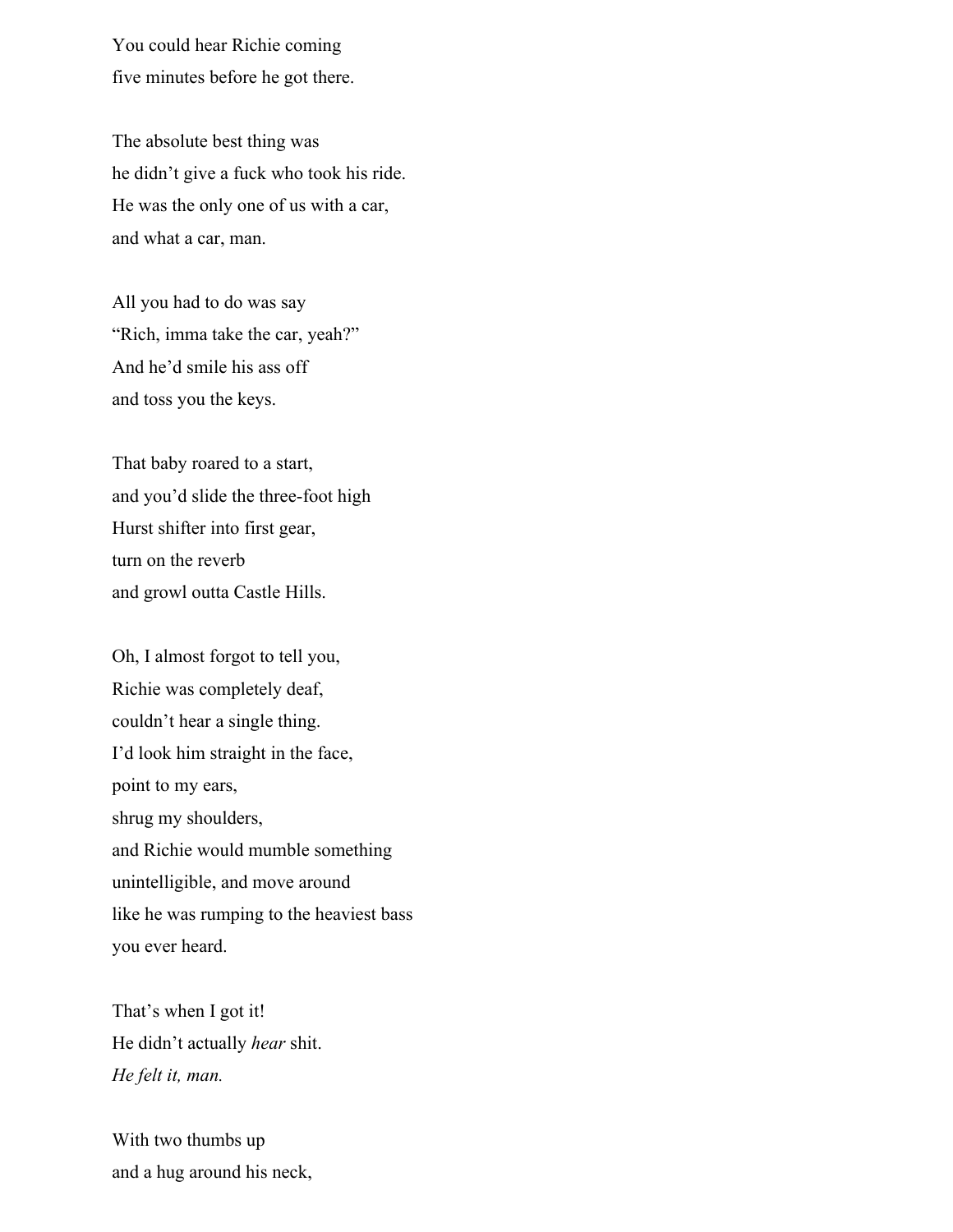I'd look at him and mouth the words so he could lip-read. "Fuckin' cool, man." That's when he'd say something that I *could* make out. He'd laugh and be like, "YEAH!"

# ❖

Man wasn't right, not ever. Real quiet, foul temper, quick trigger, and strong as a muthafukka. Everybody gave Man lots of room.

He got pinched one night for bothering girls at North End Park, asking if they wanted to see his gun, and then pulling it out regardless of what their answer was.

That got him a night in lock-down.

### ❖

The night Lorna's mother died was a fucked-up mess.

She was stuffed in her big recliner, as usual, and here comes Markie. He's like, "Lorna's ma, bro, Lorna's ma! She ain't breathin' right. For real.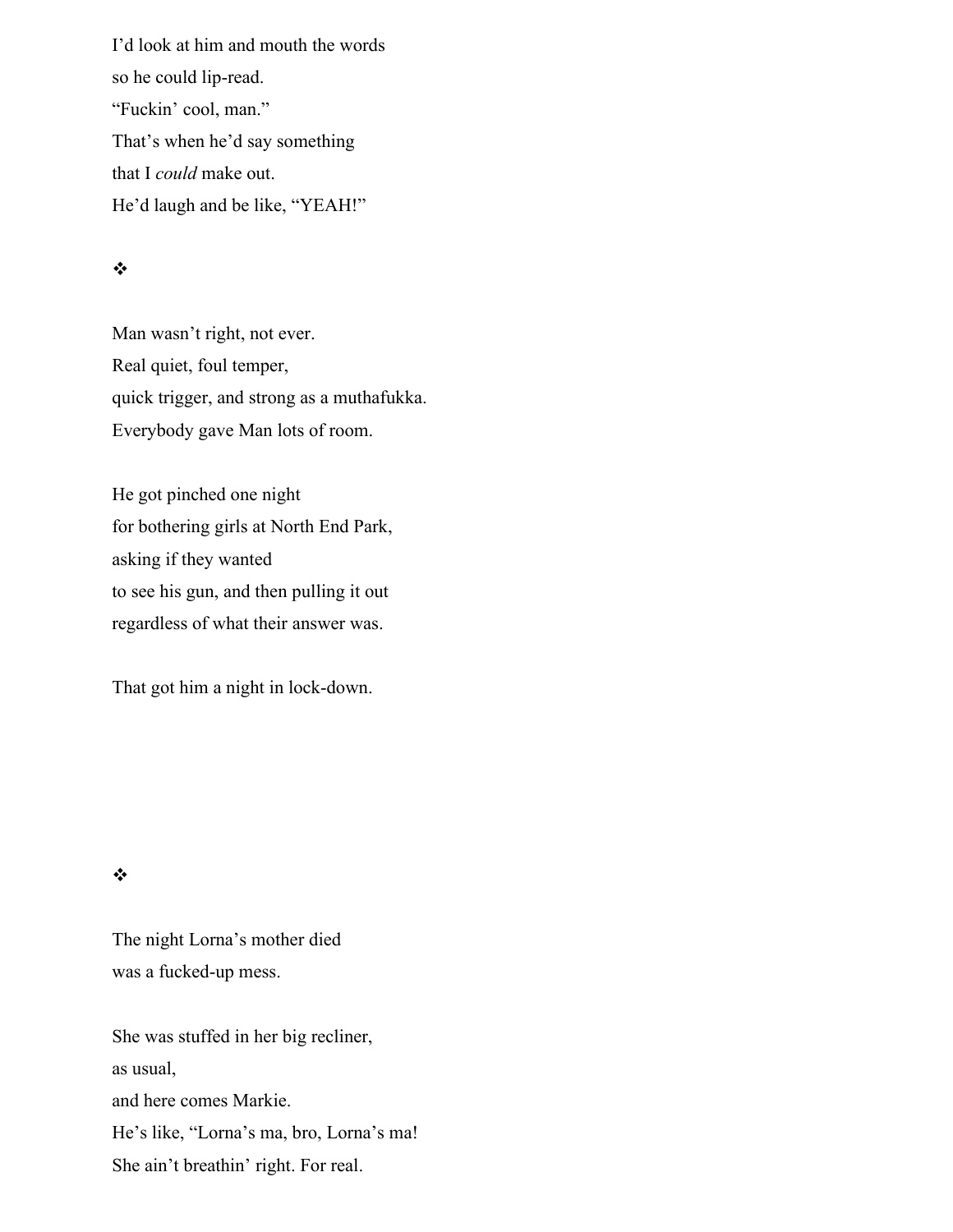Her breathing, man, it's all fucked up!"

Lorna hurried to her old lady, checked her out and yelled, "Somebody call an ambulance!! Hurry up!!"

In a couple a minutes the place was crawling with dudes in uniforms-EMTs *and* cops.

I never found out who hid the joint-ashtray but when I looked at the table it was gone. Nice job.

The EMT dudes put her on a stretcher. Lorna went with them in the ambulance. We all hung back at Lorna's place.

I never saw the old lady again.

She didn't make it.

### ❖

Course, we were all getting older, there were real girlfriends, (girls who never knew nothing about Lorna's), there were jobs, cats getting drafted, moving out of town, just fading away from each other, until the days and nights at Lorna's were just a murky memory.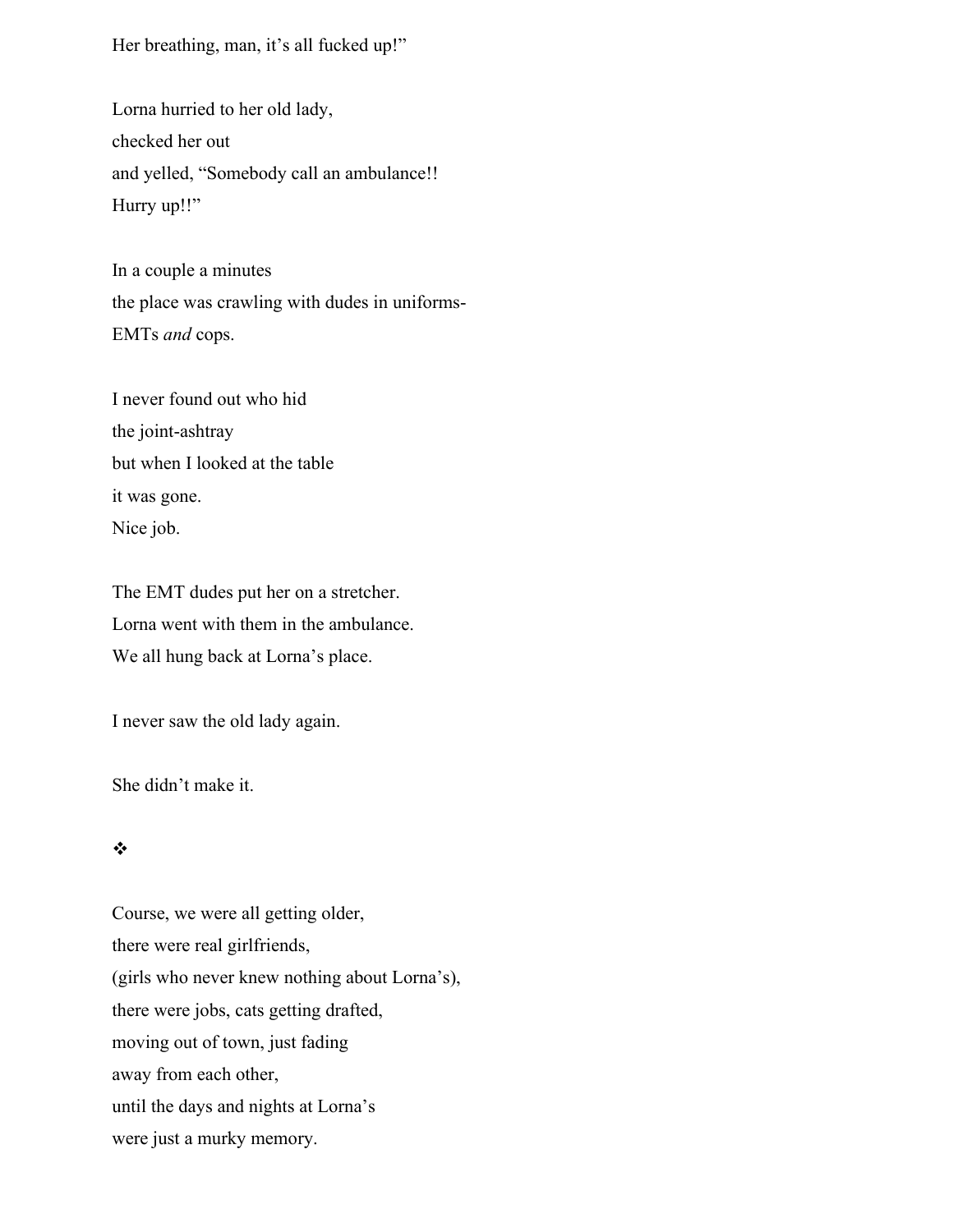I think Lorna moved out of town not long after party-time died down. I'm not positive, but I think so.

#### ❖

The only dude I really stuck with after the crazy times at Lorna's was Anthony. Eventually he joined the Navy hoping that would keep him outta Nam. He was right. It did.

I still have all the letters he wrote me from the ship. Fuckin' Anthony, Professional Horn-Dog.

Every letter I got talked exclusively about shore leave and all *the leg* he was getting. Crack me up. *…the leg…*

Ant, you crazy man. Certifiable.

When he got out of the Navy he worked at Mammoth Mart where his mother worked.

Mammoth Mart was a big, dumpy department store up on Route Five. Everybody worked there at some point during their teens.

Eventually Anthony and I kinda split up, moved to different towns.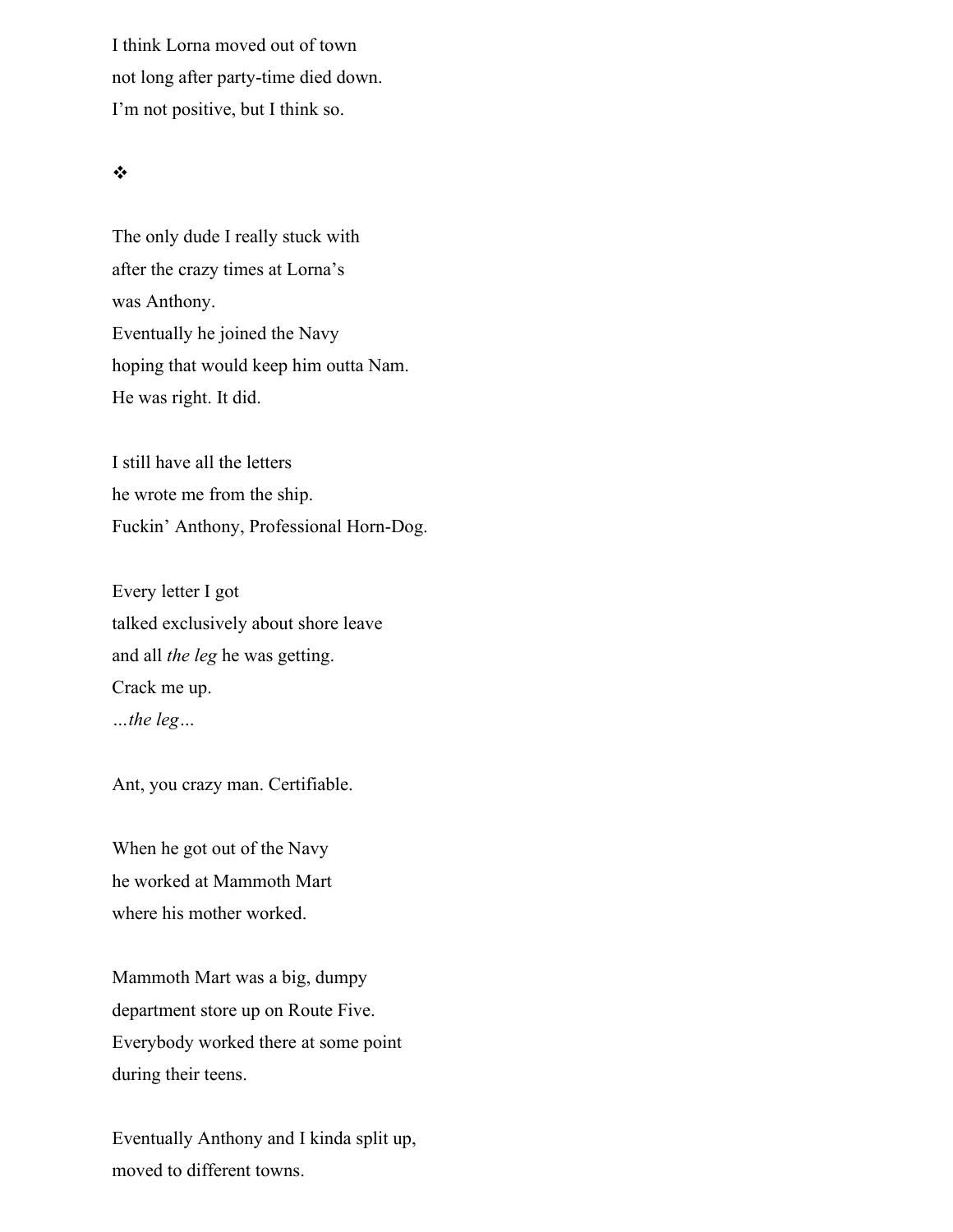I heard through the grapevine that he got married, had a kid, a boy.

I also heard – and this is totally fucked – that he got pancreatic cancer, killed him in five months.

I missed the wake, the funeral, the whole deal. I Found out too late.

I don't know where you're at, Ant, but if you can, let me know how *the leg* is.

Love you, man.

# ❖

Here's some crazy shit. A solid fifty years after Lorna's house, everybody separated, went their own way, or worse.

I was married and we moved way out to Coventry, twenty miles or so from Lorna's old joint.

There's a small grocery store out there called Highland Park Market. Everybody in town goes there.

One day I'm walking out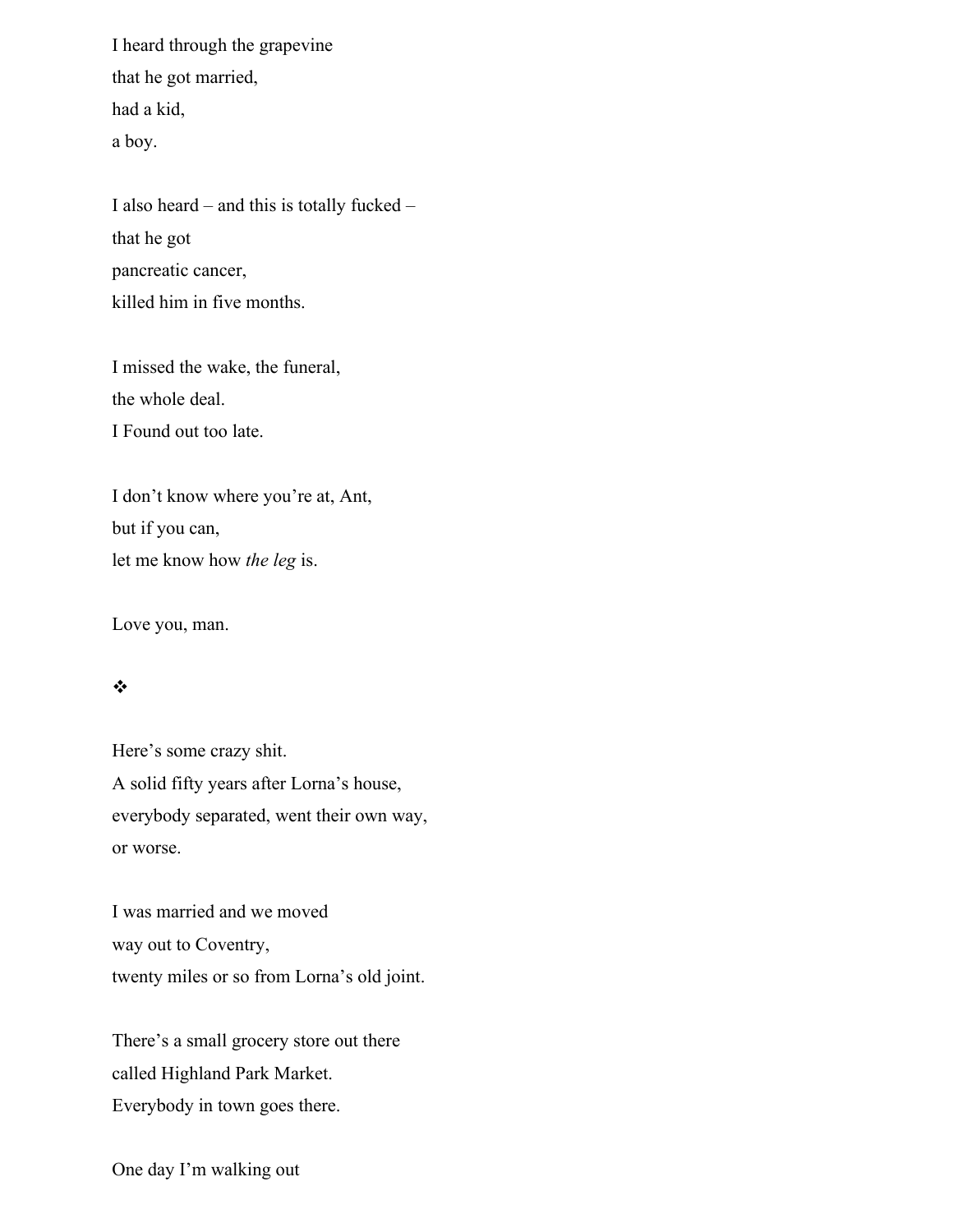carrying a few bags when my knees buckled.

I'm headed out, and who's headed in? Yeah, you guessed it – Lorna.

Fifty years, man. *fifty,* but we recognized each other immediately.

I think I may have said, "Lorna?!" though I can't be sure. I was too rattled. I must have had some kinda look on my face.

With signs of dread and sadness in her face, Lorna had read me. She looked me square in the eyes and she said, *"Anthony??"*

やややややや

**THE POET SPEAKS:** In response to your questions...ahhhh, the inspiration for my poems. Well, generally I'd say everything I write is born of the absolute truth, not a wisp of fiction in any of my work, poetry or non-fiction. In fact, I'm just finishing up a memoir called Bless Me, Father, For I Have Sinned. The book chronicles my seven tumultuous years at an ultra strict, ultra sick Catholic School in East Hartford, Connecticut. The place was called St. Mary's, and I spent grades 1 through 7 in there. Harrowing, man. Anyway, my inspiration comes right out of my life. For example, the poems I submitted to you...spot on true. Lorna remains a mystery to me. Anthony introduced us, and for the next...ummm...well, it's hard to remember how long...for the next "period of time" (that'll have to do) I was part of that rat-pack who lived at Lorna's. Booze, beer, dope, girls from outta town, which made them extra-exciting. Came and went as we pleased. Seventeen, eighteen years old and well beyond the control of our parents. It was all practice for the kind of men we would become. My old man called us "alley cats." Ha! He should talk. So yeah. Lorna's story. I sat on that one for while. It couldn't make up its mind whether it wanted to be a poem or a story, so I kind of made it both. Wild fucking abandon. Absolute freedom. The Viet Nam war swirling all around us in the air, picking us off one by one. As far as specific influences, I'd have to begin with W.S. Merwin and James Tate. Kim Addonizio and Sharon Olds. Bukowski and Hunter Thompson, Ilya Kaminsky. Man, there's too many. Let me edit a